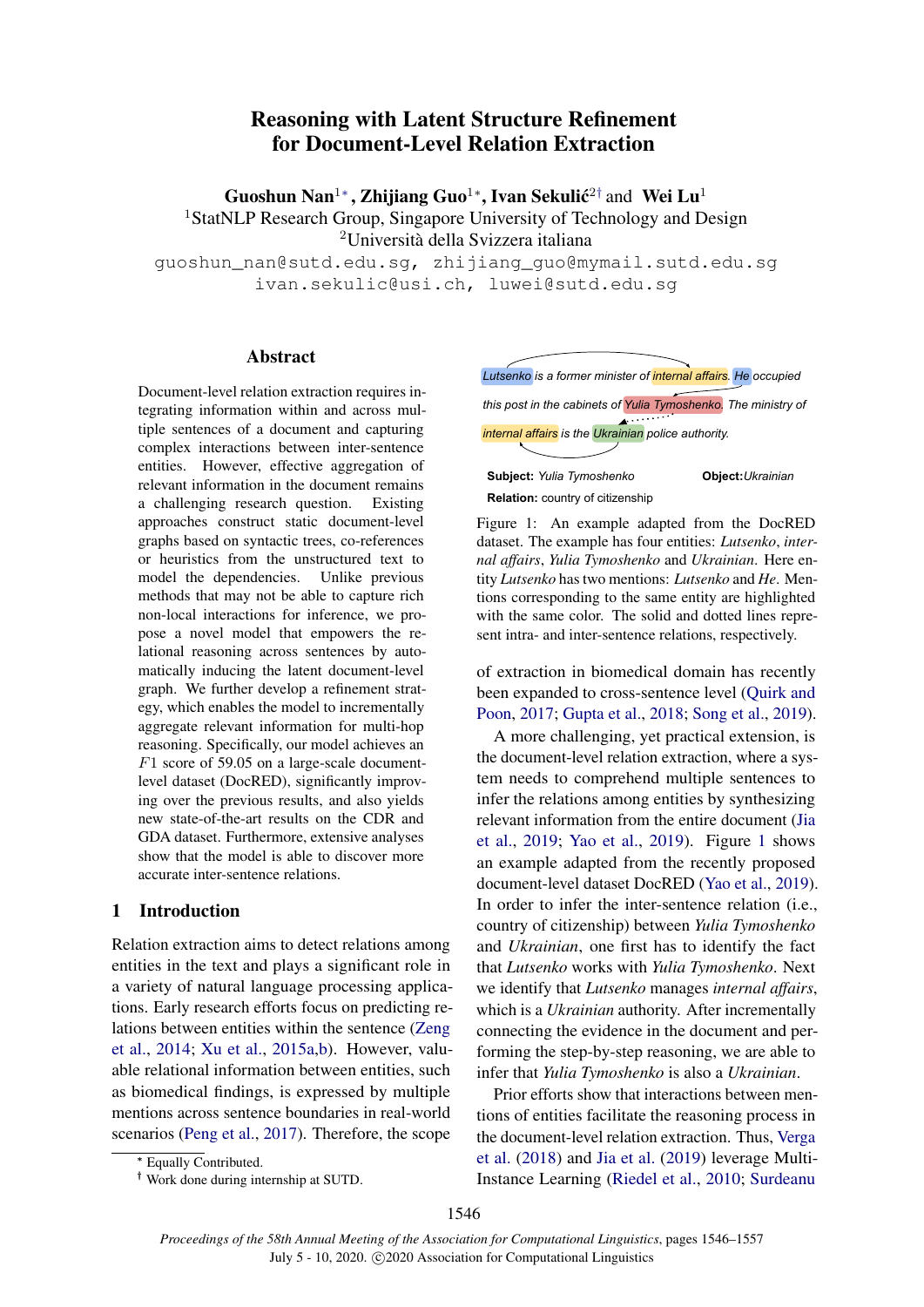[et al.,](#page-10-5) [2012\)](#page-10-5). On the other hand, structural information has been used to perform better reasoning since it models the non-local dependencies that are obscure from the surface form alone. [Peng et al.](#page-10-0) [\(2017\)](#page-10-0) construct dependency graph to capture interactions among  $n$ -ary entities for cross-sentence extraction. [Sahu et al.](#page-10-6) [\(2019\)](#page-10-6) extend this approach by using co-reference links to connect dependency trees of sentences to construct the document-level graph. Instead, [Christopoulou et al.](#page-9-2) [\(2019\)](#page-9-2) construct a heterogeneous graph based on a set of heuristics, and then apply an edge-oriented model [\(Christopoulou et al.,](#page-9-3) [2018\)](#page-9-3) to perform inference.

Unlike previous methods, where a documentlevel structure is constructed by co-references and rules, our proposed model treats the graph structure as a latent variable and induces it in an end-to-end fashion. Our model is built based on the structured attention [\(Kim et al.,](#page-9-4) [2017;](#page-9-4) [Liu and Lapata,](#page-9-5) [2018\)](#page-9-5). Using a variant of Matrix-Tree Theorem [\(Tutte,](#page-10-7) [1984;](#page-10-7) [Koo et al.,](#page-9-6) [2007\)](#page-9-6), our model is able to generate task-specific dependency structures for capturing non-local interactions between entities. We further develop an iterative refinement strategy, which enables our model to dynamically build the latent structure based on the last iteration, allowing the model to incrementally capture the complex interactions for better multi-hop reasoning [\(Welbl](#page-10-8) [et al.,](#page-10-8) [2018\)](#page-10-8).

Experiments show that our model significantly outperforms the existing approaches on DocRED, a large-scale document-level relation extraction dataset with a large number of entities and relations, and also yields new state-of-the-art results on two popular document-level relation extraction datasets in the biomedical domain. The code and pretrained model are available at [https:](https://github.com/nanguoshun/LSR)  $\frac{1}{\sqrt{2}}$  $\frac{1}{\sqrt{2}}$  $\frac{1}{\sqrt{2}}$  [//github.com/nanguoshun/LSR](https://github.com/nanguoshun/LSR)  $^1$ .

Our contributions are summarized as follows:

- We construct a document-level graph for inference in an end-to-end fashion without relying on co-references or rules, which may not always yield optimal structures. With the iterative refinement strategy, our model is able to dynamically construct a latent structure for improved information aggregation in the entire document.
- We perform quantitative and qualitative analyses to compare with the state-of-the-art mod-

els in various settings. We demonstrate that our model is capable of discovering more accurate inter-sentence relations by utilizing a multi-hop reasoning module.

# 2 Model

In this section, we present our proposed Latent Structure Refinement (LSR) model for the document-level relation extraction task. Our LSR model consists of three components: node constructor, dynamic reasoner, and classifier. The node constructor first encodes each sentence of an input document and outputs contextual representations. Representations that correspond to mentions and tokens on the shortest dependency path in a sentence are extracted as nodes. The dynamic reasoner is then applied to induce a document-level structure based on the extracted nodes. Representations of nodes are updated based on information propagation on the latent structure, which is iteratively refined. Final representations of nodes are used to calculate classification scores by the classifier.

# 2.1 Node Constructor

Node constructor encodes sentences in a document into contextual representations and constructs representations of mention nodes, entity nodes and meta dependency paths (MDP) nodes, as shown in Figure [2.](#page-2-0) Here MDP indicates a set of shortest dependency paths for all mentions in a sentence, and tokens in the MDP are extracted as MDP nodes.

# 2.1.1 Context Encoding

Given a document  $d$ , each sentence  $d_i$  in it is fed to the context encoder, which outputs the contextualized representations of each word in  $d_i$ . The context encoder can be a bidirectional LSTM (BiL-STM) [\(Schuster and Paliwal,](#page-10-10) [1997\)](#page-10-10) or BERT [\(De](#page-9-7)[vlin et al.,](#page-9-7) [2019\)](#page-9-7). Here we use the BiLSTM as an example:

$$
\overleftarrow{\mathbf{h}_{j}^{i}} = \mathbf{LSTM}_{l}(\overleftarrow{\mathbf{h}_{j+1}}^{i}, \gamma_{j}^{i})
$$
(1)

$$
\overrightarrow{\mathbf{h}_{j}^{i}} = \mathbf{LSTM}_{r}(\overrightarrow{\mathbf{h}}_{j-1}^{i}, \gamma_{j}^{i})
$$
 (2)

where ←−  $\dot{\mathbf{h}}^i_j,$ ←−  $\dot{\mathbf{h}}^{i}{}_{j+1},$ −→  $\mathbf{h}_j^i$  and −→  $h^{i}_{j-1}$  represent the hidden representations of the j-th,  $(j+1)$ -th and  $(j-1)$ th token in the sentence  $d_i$  of two directions, and  $\gamma_j^i$ denotes the word embedding of the  $i$ -th token. Contextual representation of each token in the sentence is represented as  $h_j^i = [$ ←−  $\mathbf{h}^i_j;$ −→  $\mathbf{h}_j^i$  by concatenating hidden states of two directions, where  $\mathbf{h}^i_j \in \mathbb{R}^d$  and d is the dimension.

<span id="page-1-0"></span> $1$ Our model is implemented in PyTorch [\(Paszke et al.,](#page-10-9) [2017\)](#page-10-9)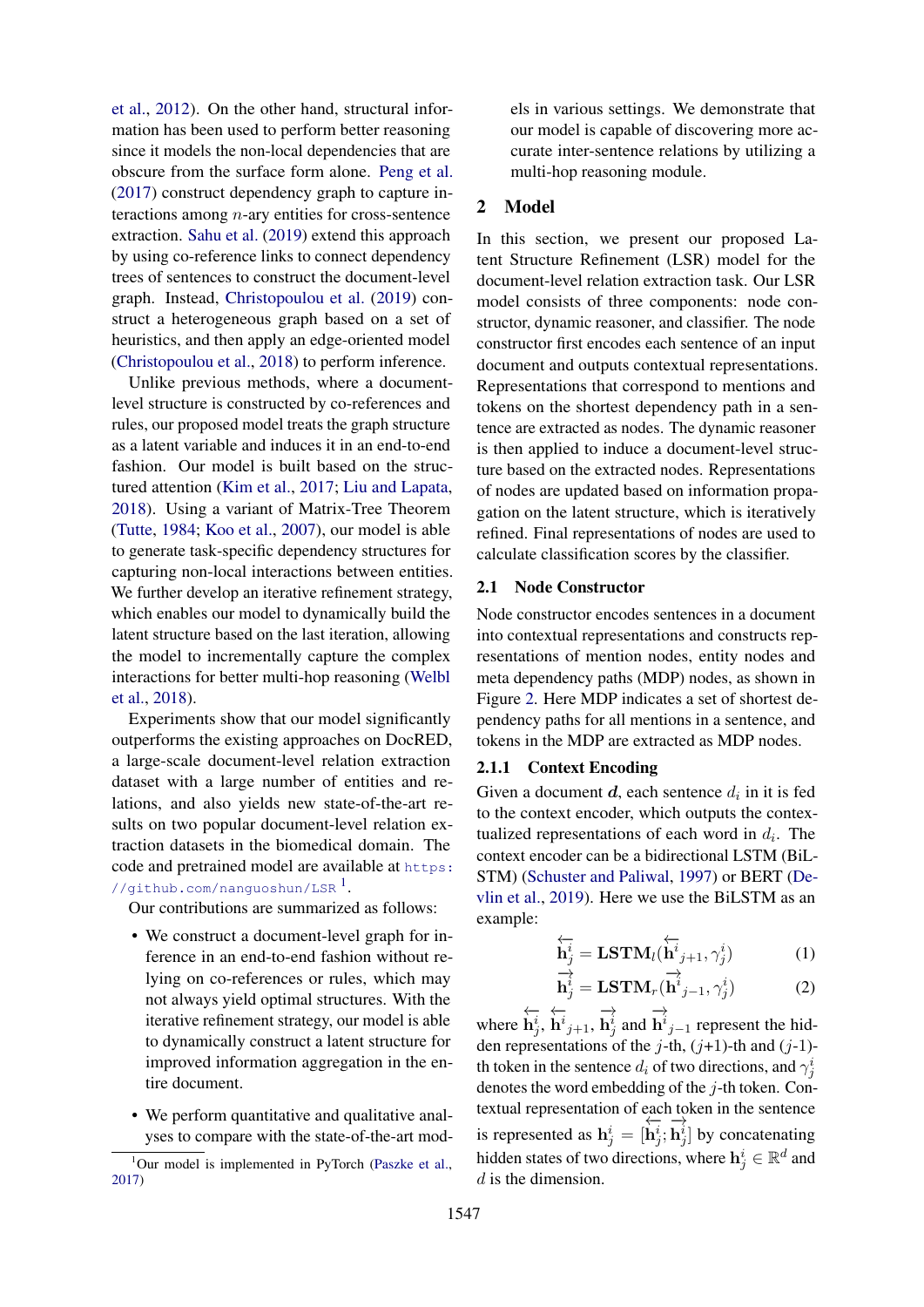<span id="page-2-0"></span>

Figure 2: Overview of the Node Constructor: A context encoder is applied to get the contextualized representations of sentences. The representations of mentions and words in the meta dependency paths are extracted as mention nodes and MDP nodes. An average pooling is used to construct the entity node from the mention nodes. For example, the entity node *Lutsenko* is constructed by averaging representations of its mentions *Lutsenko* and *He*. All figures best viewed in color.

## 2.1.2 Node Extraction

We construct three types of nodes for a documentlevel graph: mention nodes, entity nodes and meta dependency paths (MDP) nodes as shown in Figure [2.](#page-2-0) Mention nodes correspond to different mentions of entities in each sentence. The representation of an entity node is computed as the average of its mentions. To build a document-level graph, existing approaches use all nodes in the dependency tree of a sentence [\(Sahu et al.,](#page-10-6) [2019\)](#page-10-6) or one sentence-level node by averaging all token representations of the sentence [\(Christopoulou](#page-9-2) [et al.,](#page-9-2) [2019\)](#page-9-2). Alternatively, we use tokens on the shortest dependency path between mentions in the sentence. The shortest dependency path has been widely used in the sentence-level relation extraction as it is able to effectively make use of relevant information while ignoring irrelevant information [\(Bunescu and Mooney,](#page-9-8) [2005;](#page-9-8) [Xu et al.,](#page-11-1) [2015a](#page-11-1)[,b\)](#page-11-2). Unlike sentence-level extraction, where each sentence only has two entities, each sentence here may involve multiple mentions.

#### 2.2 Dynamic Reasoner

The dynamic reasoner has two modules, structure induction and multi-hop reasoning as shown in Figure [3.](#page-2-1) The structure induction module is used to learn a latent structure of a document-level graph. The multi-hop reasoning module is used to perform inference on the induced latent structure, where representations of each node will be updated based on the information aggregation scheme. We stack N blocks in order to iteratively refine the latent document-level graph for better reasoning.

### 2.2.1 Structure Induction

Unlike existing models that use co-reference links [\(Sahu et al.,](#page-10-6) [2019\)](#page-10-6) or heuristics [\(Christopoulou](#page-9-2) [et al.,](#page-9-2) [2019\)](#page-9-2) to construct a document-level graph

<span id="page-2-1"></span>

Figure 3: Overview of the Dynamic Reasoner. Each block consists of two sub-modules: structure induction and multi-hop reasoning. The first module takes the nodes constructed by the Node Constructor as inputs. Representations of nodes are fed into two feed-forward networks before the bilinear transformation. The latent document-level structure is computed by the Matrix-Tree Theorem. The second module takes the structure as input and updates representations of nodes by using the densely connected graph convolutional networks. We stack  $N$  blocks which correspond to  $N$  times of refinement. Each iteration outputs the latent structure for inference.

for reasoning, our model treats the graph as a latent variable and induces it in an end-to-end fashion. The structure induction module is built based on the structured attention [\(Kim et al.,](#page-9-4) [2017;](#page-9-4) [Liu and](#page-9-5) [Lapata,](#page-9-5) [2018\)](#page-9-5). Inspired by [Liu and Lapata](#page-9-5) [\(2018\)](#page-9-5), we use a variant of Kirchhoff's Matrix-Tree Theorem [\(Tutte,](#page-10-7) [1984;](#page-10-7) [Koo et al.,](#page-9-6) [2007\)](#page-9-6) to induce the latent dependency structure.

Let  $\mathbf{u}_i$  denote the contextual representation of the *i*-th node, where  $\mathbf{u}_i \in \mathbb{R}^d$ , we first calculate the pair-wise unnormalized attention score  $s_{ij}$  between the  $i$ -th and the  $j$ -th node with the node represen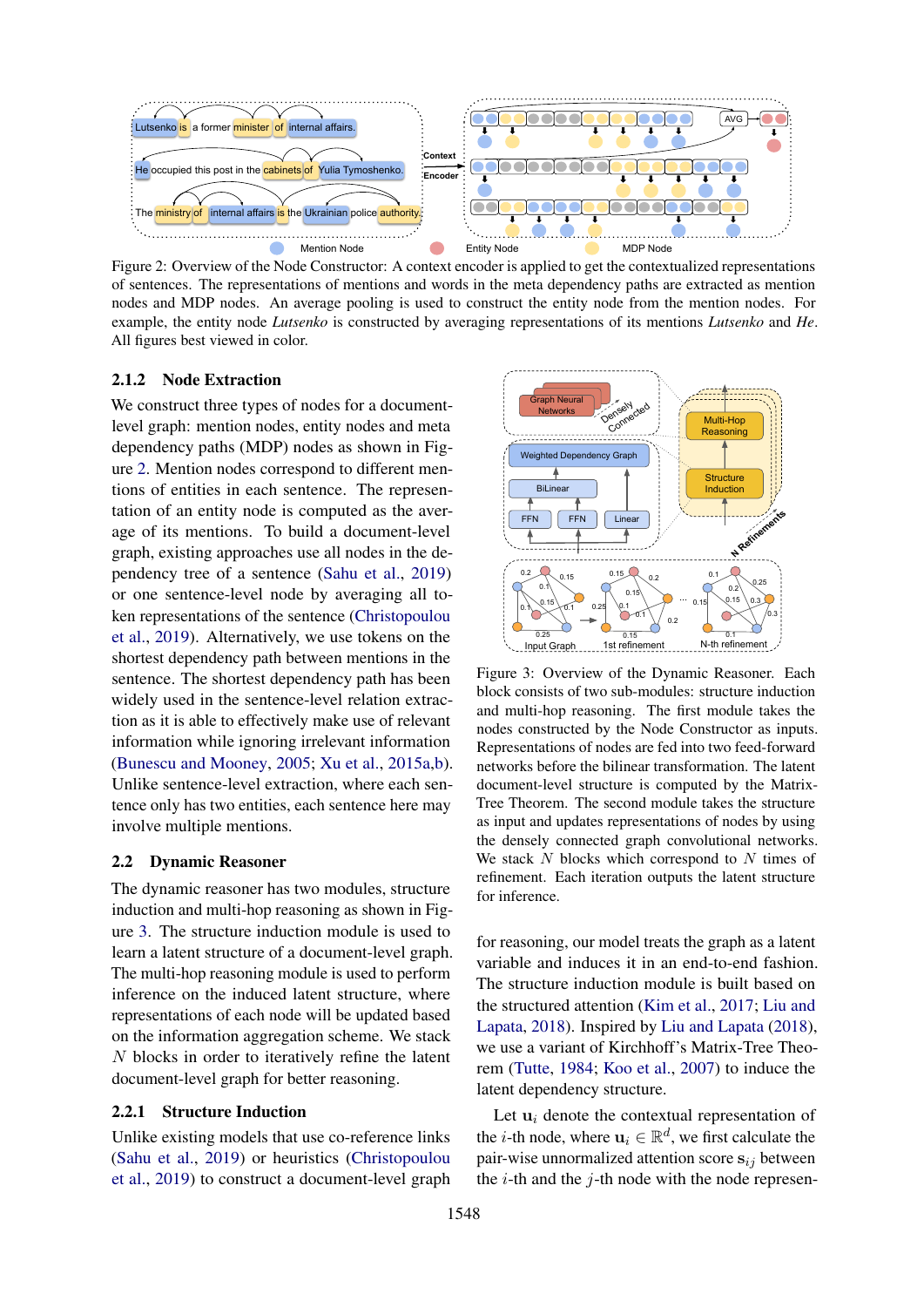tations  $\mathbf{u}_i$  and  $\mathbf{u}_j$ . The score  $\mathbf{s}_{ij}$  is calculated by two feed-forward neural networks and a bilinear transformation:

$$
\mathbf{s}_{ij} = (\tanh(\mathbf{W}_p \mathbf{u}_i))^T \mathbf{W}_b(\tanh(\mathbf{W}_c \mathbf{u}_j))
$$
 (3)

where  $\mathbf{W}_p \in \mathbb{R}^{d \times d}$  and  $\mathbf{W}_c \in \mathbb{R}^{d \times d}$  are weights for two feed-forward neural networks, d is the dimension of the node representations, and tanh is applied as the activation function.  $\mathbf{W}_b \in \mathbb{R}^{d \times d}$  are the weights for the bilinear transformation. Next we compute the root score  $\mathbf{s}_i^r$  which represents the unnormalized probability of the  $i$ -th node to be selected as the root node of the structure:

$$
\mathbf{s}_i^r = \mathbf{W}_r \mathbf{u}_i \tag{4}
$$

where  $\mathbf{W}_r \in \mathbb{R}^{1 \times d}$  is the weight for the linear transformation. Following [Koo et al.](#page-9-6) [\(2007\)](#page-9-6), we calculate the marginal probability of each dependency edge of the document-level graph. For a graph G with  $n$  nodes, we first assign non-negative weights  $\mathbf{P} \in \mathbb{R}^{n \times n}$  to the edges of the graph:

$$
\mathbf{P}_{ij} = \begin{cases} 0 & \text{if } i = j \\ \exp(\mathbf{s}_{ij}) & \text{otherwise} \end{cases}
$$
 (5)

where  $P_{ij}$  is the weight of the edge between the  $i$ -th and the  $j$ -th node. We then define the Laplacian matrix  $L \in \mathbb{R}^{n \times n}$  of G in Equation [\(6\)](#page-3-0), and its variant  $\hat{\mathbf{L}} \in \mathbb{R}^{n \times n}$  in Equation [\(7\)](#page-3-1) for further computations [\(Koo et al.,](#page-9-6) [2007\)](#page-9-6).

$$
\mathbf{L}_{ij} = \begin{cases} \sum_{i'=1}^{n} \mathbf{P}_{i'j} & \text{if } i = j \\ -\mathbf{P}_{ij} & \text{otherwise} \end{cases}
$$
 (6)

$$
\hat{\mathbf{L}}_{ij} = \begin{cases}\n\exp(\mathbf{s}_i^r) & \text{if } i = 1 \\
\mathbf{L}_{ij} & \text{if } i > 1\n\end{cases} (7)
$$

We use  $A_{ij}$  to denote the marginal probability of the dependency edge between the  $i$ -th and the  $j$ -th node. Then,  $A_{ij}$  can be derived based on Equation [\(8\)](#page-3-2), where  $\delta$  is the Kronecker delta [\(Koo et al.,](#page-9-6) [2007\)](#page-9-6).

$$
\mathbf{A}_{ij} = (1 - \delta_{1,j}) \mathbf{P}_{ij} [\mathbf{\hat{L}}^{-1}]_{ij}
$$
  
 
$$
- (1 - \delta_{i,1}) \mathbf{P}_{ij} [\mathbf{\hat{L}}^{-1}]_{ji}
$$
 (8)

Here,  $A \in \mathbb{R}^{n \times n}$  can be interpreted as a weighted adjacency matrix of the document-level entity graph. Finally, we can feed  $A \in \mathbb{R}^{n \times n}$  into the multi-hop reasoning module to update the representations of nodes in the latent structure.

# 2.2.2 Multi-hop Reasoning

Graph neural networks have been widely used in different tasks to perform multi-hop reasoning [\(Song et al.,](#page-10-11) [2018a;](#page-10-11) [Yang et al.,](#page-11-4) [2019;](#page-11-4) [Tu et al.,](#page-10-12) [2019;](#page-10-12) [Lin et al.,](#page-9-9) [2019\)](#page-9-9), as they are able to effectively collect relevant evidence based on an information aggregation scheme. Specifically, our model is based on graph convolutional networks (GCNs) [\(Kipf and Welling,](#page-9-10) [2017\)](#page-9-10) to perform reasoning.

Formally, given a graph  $G$  with n nodes, which can be represented with an  $n \times n$  adjacency matrix A induced by the previous structure induction module, the convolution computation for the node  $i$  at the  $l$ -th layer, which takes the representation  $\mathbf{u}_i^{l-1}$  from previous layer as input and outputs the updated representations  $\mathbf{u}_i^l$ , can be defined as:

<span id="page-3-3"></span>
$$
\mathbf{u}_i^l = \sigma(\sum_{j=1}^n \mathbf{A}_{ij} \mathbf{W}^l \mathbf{u}_i^{l-1} + \mathbf{b}^l)
$$
 (9)

where  $\mathbf{W}^l$  and  $\mathbf{b}^l$  are the weight matrix and bias vector for the *l*-th layer, respectively.  $\sigma$  is the ReLU [\(Nair and Hinton,](#page-10-13) [2010\)](#page-10-13) activation function.  $\mathbf{u}_i^0 \in$  $\mathbb{R}^d$  is the initial contextual representation of the i-th node constructed by the node constructor.

Following [Guo et al.](#page-9-11) [\(2019b\)](#page-9-11), we use dense connections to the GCNs in order to capture more structural information on a large document-level graph. With the help of dense connections, we are able to train a deeper model, allowing richer local and non-local information to be captured for learning a better graph representation. The computations on each graph convolution layer is similar to Equation [\(9\)](#page-3-3).

# <span id="page-3-1"></span><span id="page-3-0"></span>2.2.3 Iterative Refinement

Though structured attention [\(Kim et al.,](#page-9-4) [2017;](#page-9-4) [Liu](#page-9-5) [and Lapata,](#page-9-5) [2018\)](#page-9-5) is able to automatically induce a latent structure, recent research efforts show that the induced structure is relatively shallow and may not be able to model the complex dependencies for document-level input [\(Liu et al.,](#page-9-12) [2019b;](#page-9-12) [Ferra](#page-9-13)[cane et al.,](#page-9-13) [2019\)](#page-9-13). Unlike previous work [\(Liu and](#page-9-5) [Lapata,](#page-9-5) [2018\)](#page-9-5) that only induces the latent structure once, we repeatedly refine the document-level graph based on the updated representations, allowing the model to infer a more informative structure that goes beyond simple parent-child relations.

<span id="page-3-2"></span>As shown in Figure [3,](#page-2-1) we stack  $N$  blocks of the dynamic reasoner in order to induce the documentlevel structure  $N$  times. Intuitively, the reasoner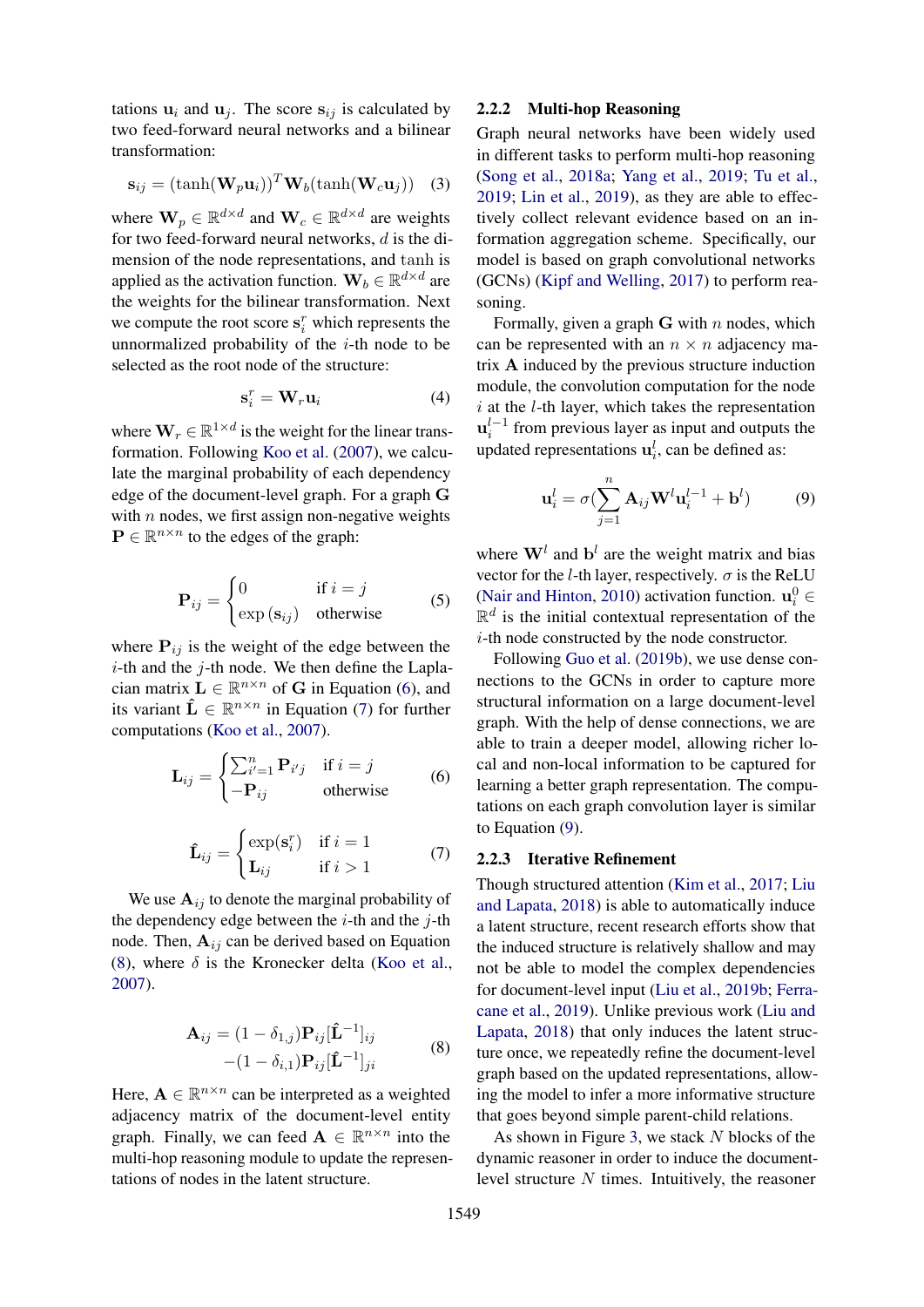induces a shallow structure at early iterations since the information propagates mostly between neighboring nodes. As the structure gets more refined by interactions with richer non-local information, the induction module is able to generate a more informative structure.

# 2.3 Classifier

After N times of refinement, we obtain representations of all the nodes. Following [Yao et al.](#page-11-3) [\(2019\)](#page-11-3), for each entity pair  $(e_i, e_j)$ , we use a bilinear function to compute the probability for each relation type r as:

$$
P(r|\mathbf{e}_i, \mathbf{e}_j) = \sigma(\mathbf{e}_i^T \mathbf{W}_e \mathbf{e}_j + \mathbf{b}_e)_r \tag{10}
$$

where  $\mathbf{W}_e \in \mathbb{R}^{d \times k \times d}$  and  $\mathbf{b}_e \in \mathbb{R}^k$  are trainable weights and bias, with  $k$  being the number of relation categories,  $\sigma$  is the *sigmoid* function, and the subscript  $r$  in the right side of the equation refers to the relation type.

# 3 Experiments

# 3.1 Data

We evaluate our model on DocRED [\(Yao et al.,](#page-11-3) [2019\)](#page-11-3), the largest human-annotated dataset for document-level relation extraction, and another two popular document-level relation extraction datasets in the biomedical domain, including Chemical-Disease Reactions (CDR) [\(Li et al.,](#page-9-14) [2016a\)](#page-9-14) and Gene-Disease Associations (GDA) [\(Wu et al.,](#page-11-5) [2019\)](#page-11-5). DocRED contains 3, 053 documents for training, 1, 000 for development and 1, 000 for test, totally with 132, 375 entities and 56, 354 relational facts. CDR consists of 500 training instances, 500 development instances, and 500 testing instances. GDA contains 29, 192 documents for training and 1, 000 for test. We follow [\(Christopoulou et al.,](#page-9-2) [2019\)](#page-9-2) to split training set of GDA into an 80/20 split for training and development.

With more than 40% of the relational facts requiring reading and reasoning over multiple sentences, DocRED significantly differs from previous sentence-level datasets [\(Doddington et al.,](#page-9-15) [2004;](#page-9-15) [Hendrickx et al.,](#page-9-16) [2009;](#page-9-16) [Zhang et al.,](#page-11-6) [2018\)](#page-11-6). Unlike existing document-level datasets [\(Li et al.,](#page-9-14) [2016a;](#page-9-14) [Quirk and Poon,](#page-10-1) [2017;](#page-10-1) [Peng et al.,](#page-10-0) [2017;](#page-10-0) [Verga](#page-10-3) [et al.,](#page-10-3) [2018;](#page-10-3) [Jia et al.,](#page-9-1) [2019\)](#page-9-1) that are in the specific biomedical domain considering only the drug-genedisease relation, DocRED covers a broad range of categories with 96 relation types.

<span id="page-4-1"></span>

| Batch size             | 20            |
|------------------------|---------------|
| Learning rate          | 0.001         |
| Optimizer              | Adam          |
| Hidden size            | 120           |
| Induction block number | $\mathcal{D}$ |
| <b>GCN</b> dropout     | 03            |

Table 1: Hyper-parameters of LSR.

#### 3.2 Setup

We use spa $Cy^2$  $Cy^2$  to get the meta dependency paths of sentences in a document. Following [Yao et al.](#page-11-3) [\(2019\)](#page-11-3) and [Wang et al.](#page-10-14) [\(2019\)](#page-10-14), we use the GloVe [\(Pennington et al.,](#page-10-15) [2014\)](#page-10-15) embedding with BiLSTM, and Uncased BERT-Base [\(Devlin et al.,](#page-9-7) [2019\)](#page-9-7) as the context encoder. All hyper-parameters are tuned based on the development set. We list some of the important hyper-parameters in Table [1.](#page-4-1)

Following [Yao et al.](#page-11-3) [\(2019\)](#page-11-3), we use  $F_1$  and Ign  $F_1$  as the evaluation metrics. Ign  $F_1$  denotes  $F_1$ scores excluding relational facts shared by the training and dev/test sets.  $F_1$  scores for intra- and intersentence entity pairs are also reported. Evaluation on the test set is done through CodaLab<sup>[3](#page-4-2)</sup>.

#### 3.3 Main Results

We compare our proposed LSR with the following three types of competitive models on the DocRED dataset, and show the main results in Table [2.](#page-5-0)

- Sequence-based Models. These models leverage different neural architectures to encode sentences in the document, including convolutional neural networks (CNN) [\(Zeng et al.,](#page-11-0) [2014\)](#page-11-0), LSTM, bidirectional LSTM (BiLSTM) [\(Cai](#page-9-17) [et al.,](#page-9-17) [2016\)](#page-9-17) and attention-based LSTM (ContextAware) [\(Sorokin and Gurevych,](#page-10-16) [2017\)](#page-10-16).
- Graph-based Models. These models construct task-specific graphs for inference. GCNN [\(Sahu](#page-10-6) [et al.,](#page-10-6) [2019\)](#page-10-6) constructs a document-level graph by co-reference links, and then applies relational GCNs for reasoning. EoG [\(Christopoulou et al.,](#page-9-2) [2019\)](#page-9-2) is the state-of-the-art document-level relation extraction model in biomedical domain. EoG first uses heuristics to construct the graph, then leverages an edge-oriented model to perform inference. GCNN and EoG are based on static structures. GAT (Veličković et al., [2018\)](#page-10-17) is able to learn the weighted graph structure based on a local attention mechanism. AGGCN [\(Guo](#page-9-18)

<span id="page-4-2"></span><span id="page-4-0"></span><sup>2</sup>[https://spacy.io/](#page-9-18)

<sup>3</sup>[https://competitions.codalab.org/](#page-9-18) [competitions/20717](#page-9-18)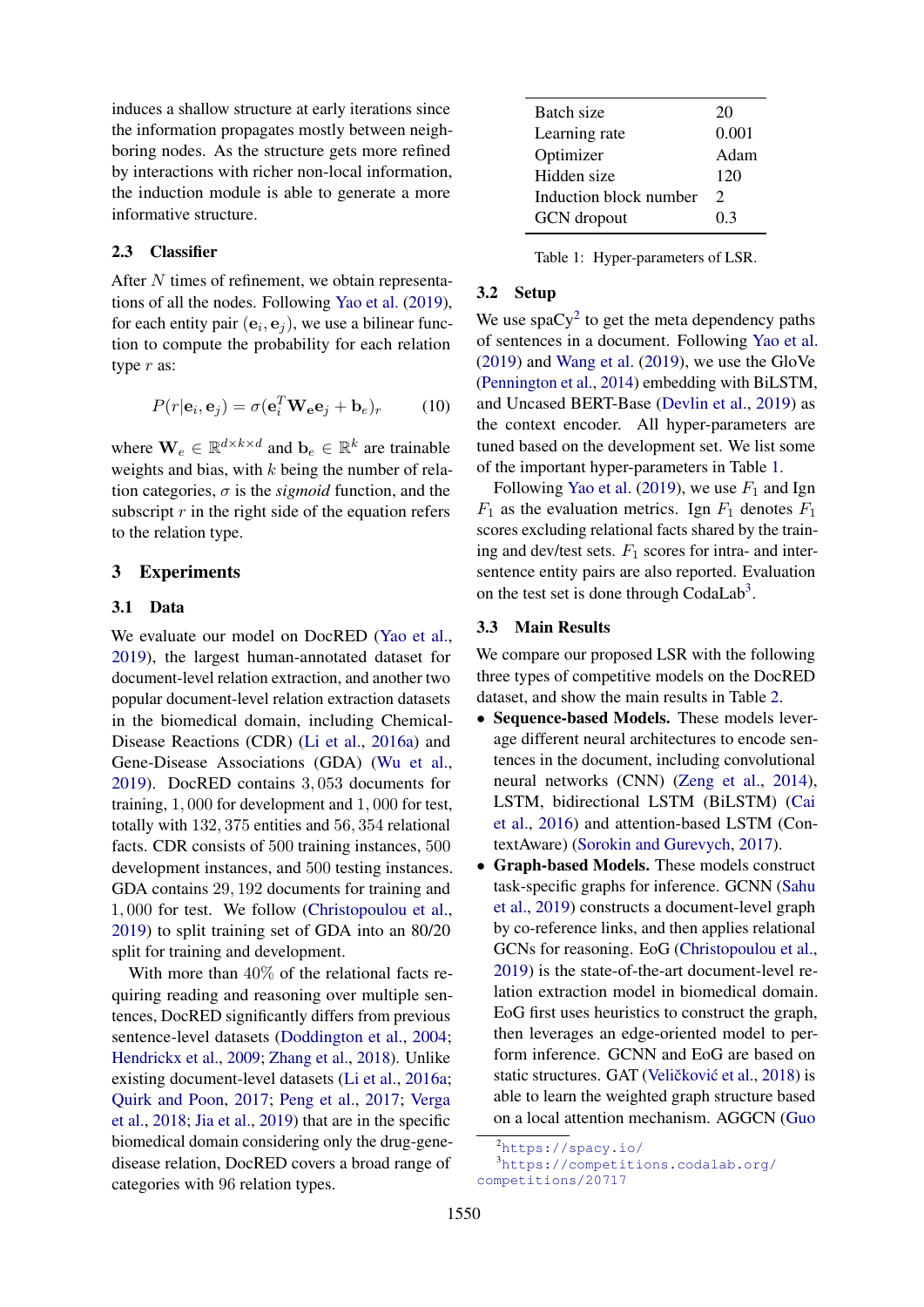<span id="page-5-0"></span>

|                                              | Dev         |       |             | Test        |                  |       |
|----------------------------------------------|-------------|-------|-------------|-------------|------------------|-------|
| Model                                        | $I$ gn $F1$ | F1    | Intra- $F1$ | Inter- $F1$ | $\text{Ign } F1$ | F1    |
| CNN (Yao et al., 2019)                       | 41.58       | 43.45 | 51.87*      | $37.58*$    | 40.33            | 42.26 |
| LSTM (Yao et al., $2019$ )                   | 48.44       | 50.68 | $56.57*$    | $41.47*$    | 47.71            | 50.07 |
| BiLSTM (Yao et al., 2019)                    | 48.87       | 50.94 | 57.05*      | $43.49*$    | 48.78            | 51.06 |
| Contex Aware (Yao et al., 2019)              | 48.94       | 51.09 | 56.74*      | $42.26*$    | 48.40            | 50.70 |
| GCNN $\triangle$ (Sahu et al., 2019)         | 46.22       | 51.52 | 57.78       | 44.11       | 49.59            | 51.62 |
| EoG $\triangle$ (Christopoulou et al., 2019) | 45.94       | 52.15 | 58.90       | 44.60       | 49.48            | 51.82 |
| GAT ♦ (Veličković et al., 2018)              | 45.17       | 51.44 | 58.14       | 43.94       | 47.36            | 49.51 |
| AGGCN $\triangle$ (Guo et al., 2019a)        | 46.29       | 52.47 | 58.76       | 45.45       | 48.89            | 51.45 |
| GloVe+LSR                                    | 48.82       | 55.17 | 60.83       | 48.35       | 52.15            | 54.18 |
| BERT (Wang et al., 2019)                     |             | 54.16 | $61.61*$    | $47.15*$    |                  | 53.20 |
| Two-Phase BERT (Wang et al., 2019)           |             | 54.42 | $61.80*$    | $47.28*$    |                  | 53.92 |
| BERT+LSR                                     | 52.43       | 59.00 | 65.26       | 52.05       | 56.97            | 59.05 |

Table 2: Main results on the development and the test set of DocRED: Models with ♣ are adapted to DocRED based on their open implementations. Results with ∗ are computed based on re-trained models as we need to evaluate  $F_1$  for both intra- and inter-sentence setting, which are not given in original papers.

[et al.,](#page-9-18) [2019a\)](#page-9-18) is the state-of-the-art sentencelevel relation extraction model, which constructs the latent structure by self-attention. These two models are able to dynamically construct taskspecific structures.

• BERT-based Models. These models fine-tune BERT [\(Devlin et al.,](#page-9-7) [2019\)](#page-9-7) for DocRED. Specifically, Two-Phase BERT [\(Wang et al.,](#page-10-14) [2019\)](#page-10-14) is the best reported model. It is a pipeline model, which predicts if the relation exists between entity pairs in the first phase and predicts the type of the relation in the second phase.

As shown in Table [2,](#page-5-0) LSR with GloVe achieves 54.18  $F_1$  on the test set, which is the new state-ofthe-art result for models with GloVe. In particular, our model consistently outperforms sequencebased models by a significant margin. For example, LSR improves upon the best sequence-based model BiLSTM by 3.1 points in terms of  $F_1$ . This suggests that models which directly encode the entire document are unable to capture the inter-sentence relations present in documents.

Under the same setting, our model consistently outperforms graph-based models based on static graphs or attention mechanisms. Compared with EoG, our LSR model achieves 3.0 and 2.4 higher  $F_1$  on development and test set, respectively. We also have similar observations for the GCNN model, which shows that a static document-level graph may not be able to capture the complex interactions in a document. The dynamic latent structure induced by LSR captures richer non-local dependencies. Moreover, LSR also outperforms GAT and AGGCN. This empirically shows that

compared to the models that use local attention and self-attention (Veličković et al., [2018;](#page-10-17) [Guo](#page-9-18) [et al.,](#page-9-18) [2019a\)](#page-9-18), LSR can induce more informative document-level structures for better reasoning. Our LSR model also shows its superiority under the setting of Ign  $F_1$ .

In addition, LSR with GloVe obtains better results than two BERT-based models. This empirically shows that our model is able to capture longrange dependencies even without using powerful context encoders. Following [Wang et al.](#page-10-14) [\(2019\)](#page-10-14), we leverage BERT as the context encoder. As shown in Table [2,](#page-5-0) our LSR model with BERT achieves a 59.05  $F_1$  score on DocRED, which is a new stateof-the-art result. As of the ACL deadline on the 9th of December 2019, we held the first position on the CodaLab scoreboard under the alias *diskorak*.

# 3.4 Intra- and inter-sentence performance

In this subsection, we analyze intra- and intersentence performance on the development set. An entity pair requires inter-sentence reasoning if the two entities from the same document have no mentions in the same sentence. In DocRED's development set, about 45% of entity pairs require information aggregation over multiple sentences.

Under the same setting, our LSR model outperforms all other models in both intra- and intersentence setting. The differences in  $F_1$  scores between LSR and other models in the inter-sentence setting tend to be larger than the differences in the intra-sentence setting. These results demonstrate that the majority of LSR's superiority comes from the inter-sentence relational facts, suggesting that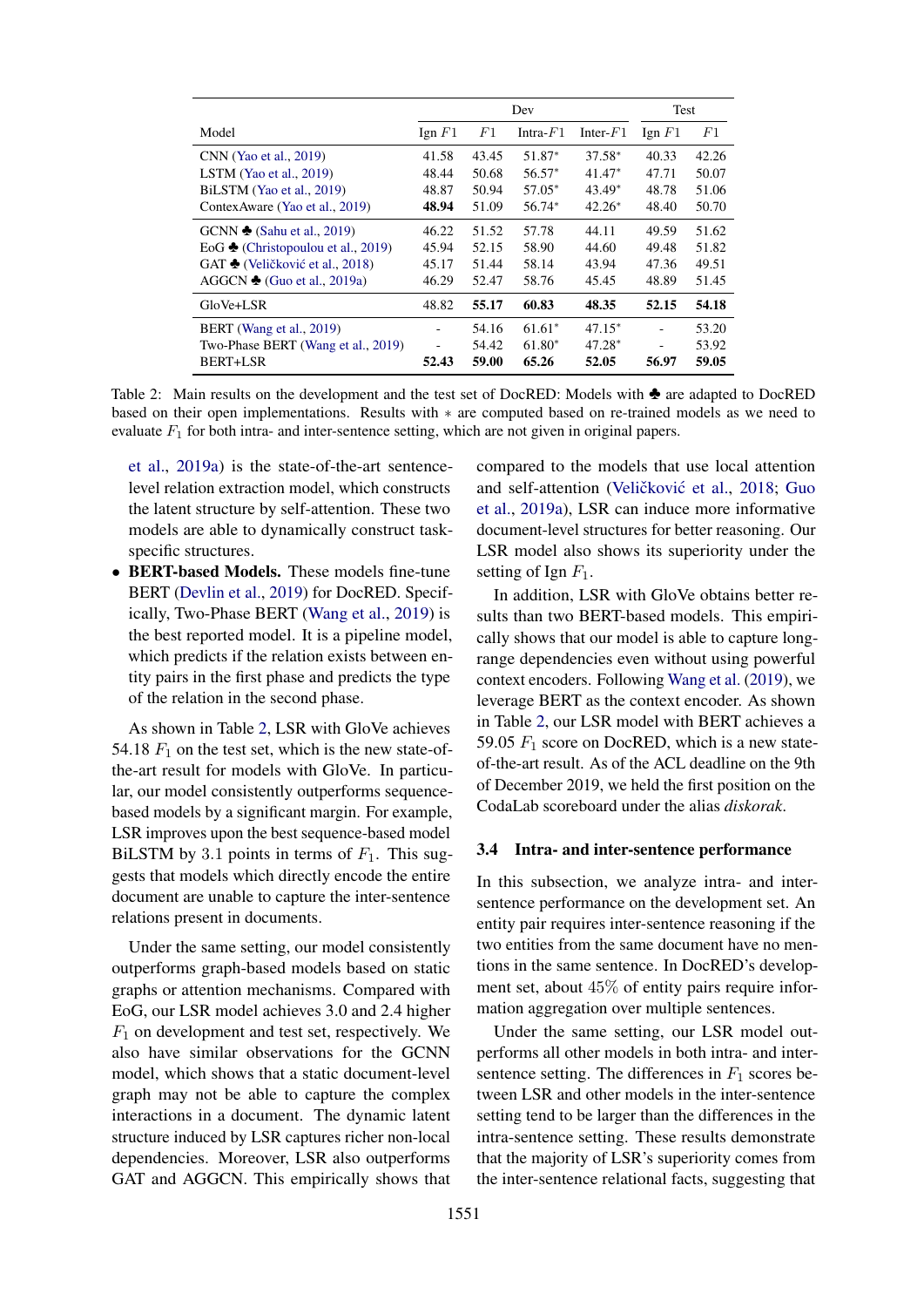<span id="page-6-0"></span>

| Model                       | F1   | Intra- $F1$ | Inter- $F1$ |
|-----------------------------|------|-------------|-------------|
| Gu et al. (2017)            | 61.3 | 57.2        | 11.7        |
| Nguyen and Verspoor (2018)  | 62.3 |             |             |
| Verga et al. $(2018)$       | 62.1 |             |             |
| Sahu et al. (2019)          | 58.6 |             |             |
| Christopoulou et al. (2019) | 63.6 | 68.2        | 50.9        |
| LSR.                        | 61.2 | 66.2        | 50.3        |
| LSR w/o MDP Nodes           | 64.8 | 68.9        | 53.1        |
| Peng et al. (2016)          | 63.1 |             |             |
| Li et al. $(2016b)$         | 67.3 | 58.9        |             |
| Panyam et al. (2018)        | 60.3 | 65.1        | 45.7        |
| Zheng et al. $(2018)$       | 61.5 |             |             |

Table 3: Results on the test set of the CDR dataset. The methods below the double line take advantage of additional training data and/or incorporate external tools.

the latent structure induced by our model is indeed capable of synthesizing the information across multiple sentences of a document.

Furthermore, LSR with GloVe also proves better in the inter-sentence setting compared with two BERT-based [\(Wang et al.,](#page-10-14) [2019\)](#page-10-14) models, indicating latent structure's superiority in resolving longrange dependencies across the whole document compared with the BERT encoder.

### 3.5 Results on the Biomedical Datasets

Table [3](#page-6-0) depicts the comparisons with state-ofthe-art models on the CDR dataset. [Gu et al.](#page-9-19) [\(2017\)](#page-9-19); [Nguyen and Verspoor](#page-10-18) [\(2018\)](#page-10-18); [Verga et al.](#page-10-3) [\(2018\)](#page-10-3) leverage sequence-based models. Convolutional neural networks and self-attention networks are used as the encoders. [Sahu et al.](#page-10-6) [\(2019\)](#page-10-6); [Christopoulou et al.](#page-9-2) [\(2019\)](#page-9-2) use graph-based models. As shown in Table [3,](#page-6-0) our LSR performs worse than the state-of-the-art models. It is challenging for an off-the-shelf parser to get high quality dependency trees in the biomedical domain, as we observe that the MDP nodes extracted by the spaCy parser from the CDR dataset contains much less informative context compared with the nodes from DocRED. Here we introduce a simplified LSR model indicated as "LSR w/o MDP Nodes" , which removes the MDP nodes and builds a fullyconnected graph using all tokens of a document. It shows that "LSR w/o MDP Nodes" consistently outperforms sequence-based and graph-based models, indicating the effectiveness the latent structure. Moreover, the simplified LSR outperforms most of the models with external resources, except for [Li et al.](#page-9-20) [\(2016b\)](#page-9-20), which leverages co-training with additional unlabeled training data. We believe such a setting also benefits our LSR model.

<span id="page-6-1"></span>

| Model                              | F1   | Intra- $F1$ | Inter- $F1$ |
|------------------------------------|------|-------------|-------------|
| NoInf (Christopoulou et al., 2019) | 74.6 | 79.1        | 49.3        |
| Full (Christopoulou et al., 2019)  | 80.8 | 84 1        | 54.7        |
| EoG (Christopoulou et al., 2019)   | 81.5 | 85.2        | 50.0        |
| LSR                                | 79.6 | 831         | 49 6        |
| LSR w/o MDP Nodes                  | 82.2 | 85.4        | 51 1        |

Table 4: Results on the test set of the GDA dataset.

<span id="page-6-2"></span>

Figure 4: Intra- and inter-sentence F1 for different graph structures in QAGCN, EoG, AGGCN and LSR. The number of refinements is ranging from 1 to 4.

Table [4](#page-6-1) shows the results on the distantly supervised GDA dataset. Here "Full" indicates EoG model with a fully connected graph as the inputs, while "NoInf" is a variant of EoG model without inference component [\(Christopoulou et al.,](#page-9-3) [2018\)](#page-9-3). The simplified LSR model achieves the new state-of-the-art result on GDA. The "Full" model [\(Christopoulou et al.,](#page-9-2) [2019\)](#page-9-2) yields a higher F1 score on the inter-sentence setting while having a relatively low score on the intra-sentence. It is likely because that this model neglects the differences between relations expressed within the sentence and across sentences.

#### 3.6 Model Analysis

In this subsection, we use the development set of DocRED to demonstrate the effectiveness of the latent structure and refinements.

#### 3.6.1 Does Latent Structure Matter?

We investigate the extent to which the latent structures, that are induced and iteratively refined by the proposed dynamic reasoner, help to improve the overall performance. We experiment with the three different structures defined below. For fair comparisons, we use the same GCN model to perform multi-hop reasoning for all these structures.

Rule-based Structure: We use the rule-based structure in EoG [\(Christopoulou et al.,](#page-9-2) [2019\)](#page-9-2). Also,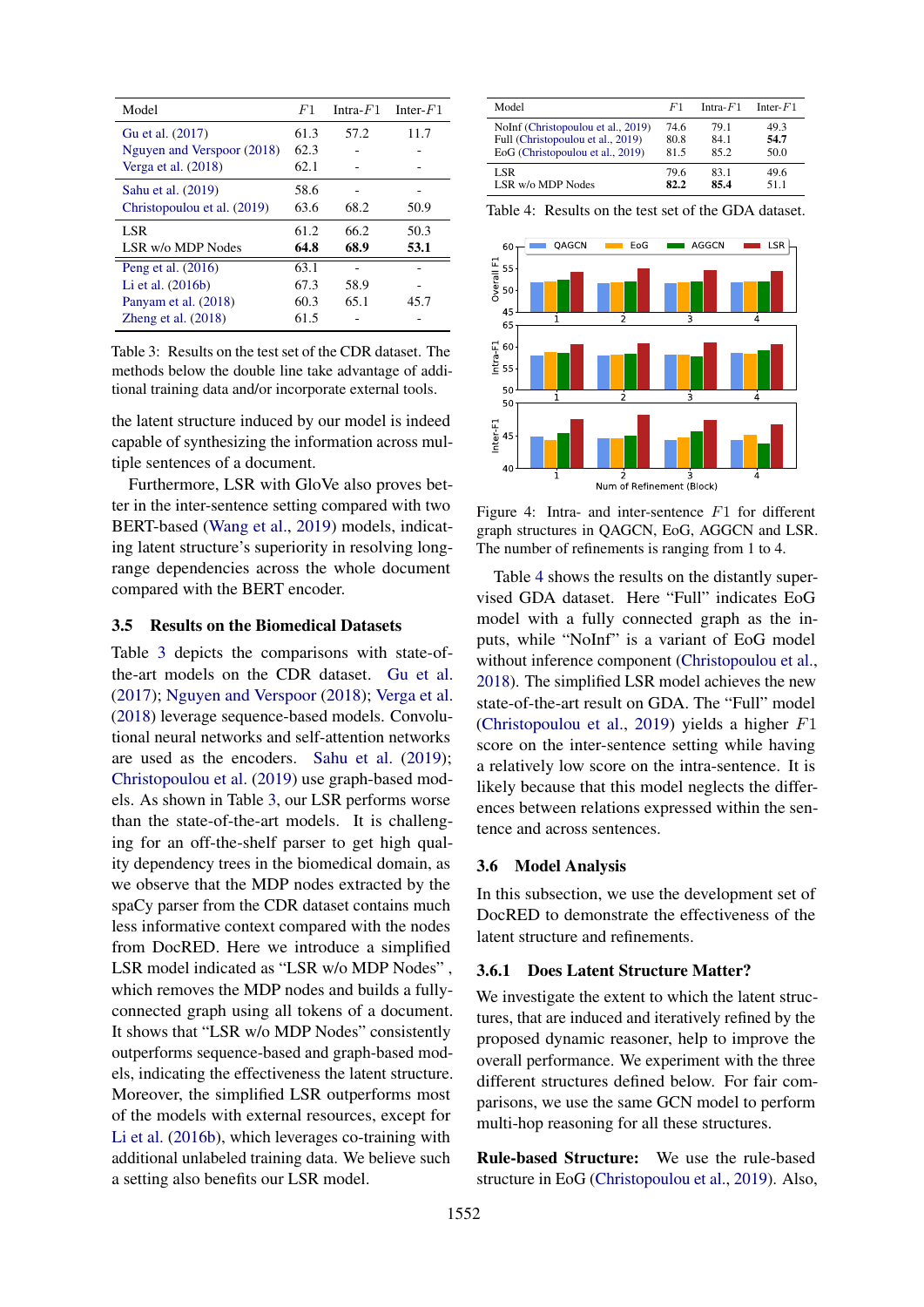<span id="page-7-1"></span>

Figure 5: Case study of an example from the development set of DocRED. We visualize the reasoning process for predicting the relation of an entity pair  $\langle Japan, World War II \rangle$  by LSR and AGGCN in two refinement steps, using the attention scores of the mention *World War II* in each step. We scale all attention scores by 1000 to illustrate them more clearly. Some sentences are omitted due to space limitation.

We adapt rules from [De Cao et al.](#page-9-21) [\(2019\)](#page-9-21) for multihop question answering, i.e., each mention node is connected to its entity node and to the same mention nodes across sentences, while mention nodes and MDP nodes which reside in the same sentence are fully connected. The model is termed QAGCN.

Attention-based Structure: This structure is induced by AGGCN [\(Guo et al.,](#page-9-18) [2019a\)](#page-9-18) with multihead attention [\(Vaswani et al.,](#page-10-21) [2017\)](#page-10-21). We extend the model from sentence-level to document-level.

We explore multiple settings of these models with different block numbers ranging from 1 to 4, where a block is composed of a graph construction component and a densely connected GCN component. As shown in Figure [4,](#page-6-2) LSR outperforms QAGCN, EoG and AGGCN in terms of overall  $F_1$ . This empirically confirms our hypothesis that the latent structure induced by LSR is able to capture a more informative context for the entire document.

### 3.6.2 Does Refinement Matter?

As shown in Figure [4,](#page-6-2) our LSR yields the best performance in the second refinement, outperforming the first induction by 0.72% in terms of overall  $F_1$ . This indicates that the proposed LSR is able to induce more accurate structures by iterative refinement. However, too many iterations may lead to an  $F_1$  drop due to over-fitting.

#### 3.7 Ablation Study

Table [5](#page-7-0) shows  $F_1$  scores of the full LSR model and with different components turned off one at

<span id="page-7-0"></span>

| Model                   | F1    | Intra- $F1$ | Inter- $F1$ |
|-------------------------|-------|-------------|-------------|
| Full model              | 55.17 | 60.83       | 48.35       |
| - 1 Refinement          | 54.42 | 60.46       | 47.67       |
| - 2 Structure Induction | 51.91 | 58.08       | 45.04       |
| - 1 Multi-hop Reasoning | 54.49 | 59.75       | 47.49       |
| - 2 Multi-hop Reasoning | 54.24 | 60.58       | 47.15       |
| - MDP nodes             | 54.20 | 60.54       | 47.12       |

Table 5: Ablation study of LSR on DocRED.

a time. We observe that most of the components contribute to the main model, as the performance deteriorates with any of the components missing. The most significant difference is visible in the structure induction module. Removal of structure induction part leads to a 3.26 drop in terms of  $F_1$ score. This result indicates that the latent structure plays a key role in the overall performance.

#### 3.8 Case Study

In Figure [5,](#page-7-1) we present a case study to analyze why the latent structure induced by our proposed LSR performs better than the structures learned by AG-GCN. We use the entity *World War II* to illustrate the reasoning process and our goal here is to predict the relation of the entity pair h*Japan*, *World War . As shown in Figure [5,](#page-7-1) in the first refinement* of LSR, *Word War II* interacts with several local mentions with higher attention scores, e.g., *0.43* for the mention *Lake Force*, which will be used as a bridge between the mention *Japan* and *World War II*. In the second refinement, the attention scores of several non-local mentions, such as *Japan* and *Imperial Japanese Army*, significantly increase from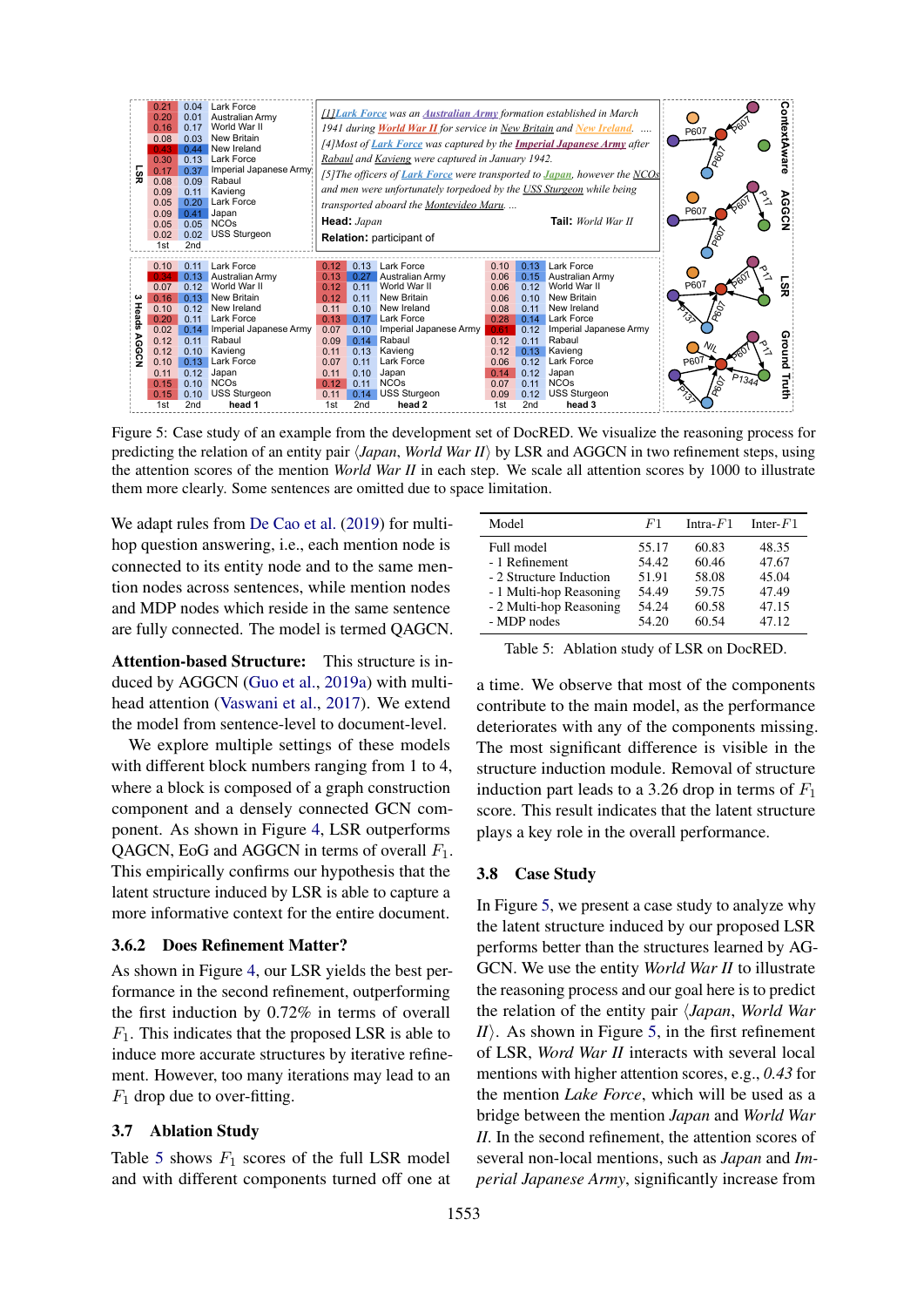*0.09* to *0.41*, and *0.17* to *0.37*, respectively, indicating that information is propagated globally at this step. With such intra- and inter-sentence structures, the relation of the entity pair h*Japan*, *World War*  $I/I\rangle$  can be predicted as *"participant of"*, which is denoted by *P1344*. Compared with LSR, the attention scores learned by AGGCN are much more balanced, indicating that the model may not be able to construct an informative structure for inference, e.g., the highest score is *0.27* in the second head, and most of the scores are near *0.11*.

We also depict the predicted relations of ContextAware, AGGCN and LSR on the graph on the right side of the Figure [5.](#page-7-1) Interested reader could refer to [\(Yao et al.,](#page-11-3) [2019\)](#page-11-3) for the definition of a relation, such as *P607*, *P17*, *etc.* The LSR model proves capable of filling out the missing relation for  $\langle Japan, World War II \rangle$  that requires reasoning across sentences. However, LSR also attends to the mention *New Ireland* with a high score, thus failing to predict that the entity pair *\New Ireland*, *World War II* $\rangle$  actually has no relation (*NIL* type).

# 4 Related Work

Document-level relation extraction. Early efforts focus on predicting relations between entities within a single sentence by modeling interactions in the input sequence [\(Zeng et al.,](#page-11-0) [2014;](#page-11-0) [Wang](#page-10-22) [et al.,](#page-10-22) [2016;](#page-10-22) [Zhou et al.,](#page-11-8) [2016;](#page-11-8) [Zhang et al.,](#page-11-9) [2017;](#page-11-9) [Guo et al.,](#page-9-22) [2020\)](#page-9-22) or the corresponding dependency tree [\(Xu et al.,](#page-11-1) [2015a](#page-11-1)[,b;](#page-11-2) [Liu et al.,](#page-10-23) [2015;](#page-10-23) [Miwa](#page-10-24) [and Bansal,](#page-10-24) [2016;](#page-10-24) [Zhang et al.,](#page-11-6) [2018\)](#page-11-6). These approaches do not consider interactions across mentions and ignore relations expressed across sentence boundaries. Recent work begins to explore cross-sentence extraction [\(Quirk and Poon,](#page-10-1) [2017;](#page-10-1) [Peng et al.,](#page-10-0) [2017;](#page-10-0) [Gupta et al.,](#page-9-0) [2018;](#page-9-0) [Song et al.,](#page-10-25) [2018c,](#page-10-25) [2019\)](#page-10-2). Instead of using discourse structure understanding techniques [\(Liu et al.,](#page-9-23) [2019a;](#page-9-23) [Lei et al.,](#page-9-24) [2017,](#page-9-24) [2018\)](#page-9-25), these approaches leverage the dependency graph to capture inter-sentence interactions, and their scope is still limited to several sentences. More recently, the extraction scope has been expanded to the entire document [\(Verga](#page-10-3) [et al.,](#page-10-3) [2018;](#page-10-3) [Jia et al.,](#page-9-1) [2019;](#page-9-1) [Sahu et al.,](#page-10-6) [2019;](#page-10-6) [Christopoulou et al.,](#page-9-2) [2019\)](#page-9-2) in the biomedical domain by only considering a few relations among chemicals. Unlike previous work, we focus on document-level relation extraction datasets [\(Yao](#page-11-3) [et al.,](#page-11-3) [2019;](#page-11-3) [Li et al.,](#page-9-14) [2016a;](#page-9-14) [Wu et al.,](#page-11-5) [2019\)](#page-11-5) from different domains with a large number of relations

and entities, which require understanding a document and performing multi-hop reasoning.

Structure-based relational reasoning. Structural information has been widely used for relational reasoning in various NLP applications including question answering [\(Dhingra et al.,](#page-9-26) [2018;](#page-9-26) [De Cao et al.,](#page-9-21) [2019;](#page-9-21) [Song et al.,](#page-10-11) [2018a\)](#page-10-11) and relation extraction [\(Sahu et al.,](#page-10-6) [2019;](#page-10-6) [Christopoulou](#page-9-2) [et al.,](#page-9-2) [2019\)](#page-9-2). [Song et al.](#page-10-11) [\(2018a\)](#page-10-11) and [\(De Cao et al.,](#page-9-21) [2019\)](#page-9-21) leverage co-reference information and set of rules to construct document-level entity graph. GCNs [\(Kipf and Welling,](#page-9-10) [2017\)](#page-9-10) or GRNs [\(Song](#page-10-26) [et al.,](#page-10-26) [2018b\)](#page-10-26) are applied to perform reasoning for multi-hop question answering [\(Welbl et al.,](#page-10-8) [2018\)](#page-10-8). [Sahu et al.](#page-10-6) [\(2019\)](#page-10-6) also utilize co-reference links to construct the dependency graph and use labelled edge GCNs [\(Marcheggiani and Titov,](#page-10-27) [2017\)](#page-10-27) for document-level relation extraction. Instead of using GNNs, [Christopoulou et al.](#page-9-2) [\(2019\)](#page-9-2) use the edgeoriented model [\(Christopoulou et al.,](#page-9-3) [2018\)](#page-9-3) for logical inference based on a heterogeneous graph constructed by heuristics. Unlike previous approaches that use syntactic trees, co-references or heuristics, LSR model treats the document-level structure as a latent variable and induces it in an iteratively refined fashion, allowing the model to dynamically construct the graph for better relational reasoning.

# 5 Conclusion

We introduce a novel latent structure refinement (LSR) model for better reasoning in the documentlevel relation extraction task. Unlike previous approaches that rely on syntactic trees, co-references or heuristics, LSR dynamically learns a documentlevel structure and makes predictions in an end-toend fashion. There are multiple avenues for future work. One possible direction is to extend the scope of structure induction for constructions of nodes without relying on an external parser.

# Acknowledgments

We would like to thank the anonymous reviewers for their thoughtful and constructive comments. This research is supported by Ministry of Education, Singapore, under its Academic Research Fund (AcRF) Tier 2 Programme (MOE AcRF Tier 2 Award No: MOE2017-T2-1-156). Any opinions, findings and conclusions or recommendations expressed in this material are those of the authors and do not reflect the views of the Ministry of Education, Singapore.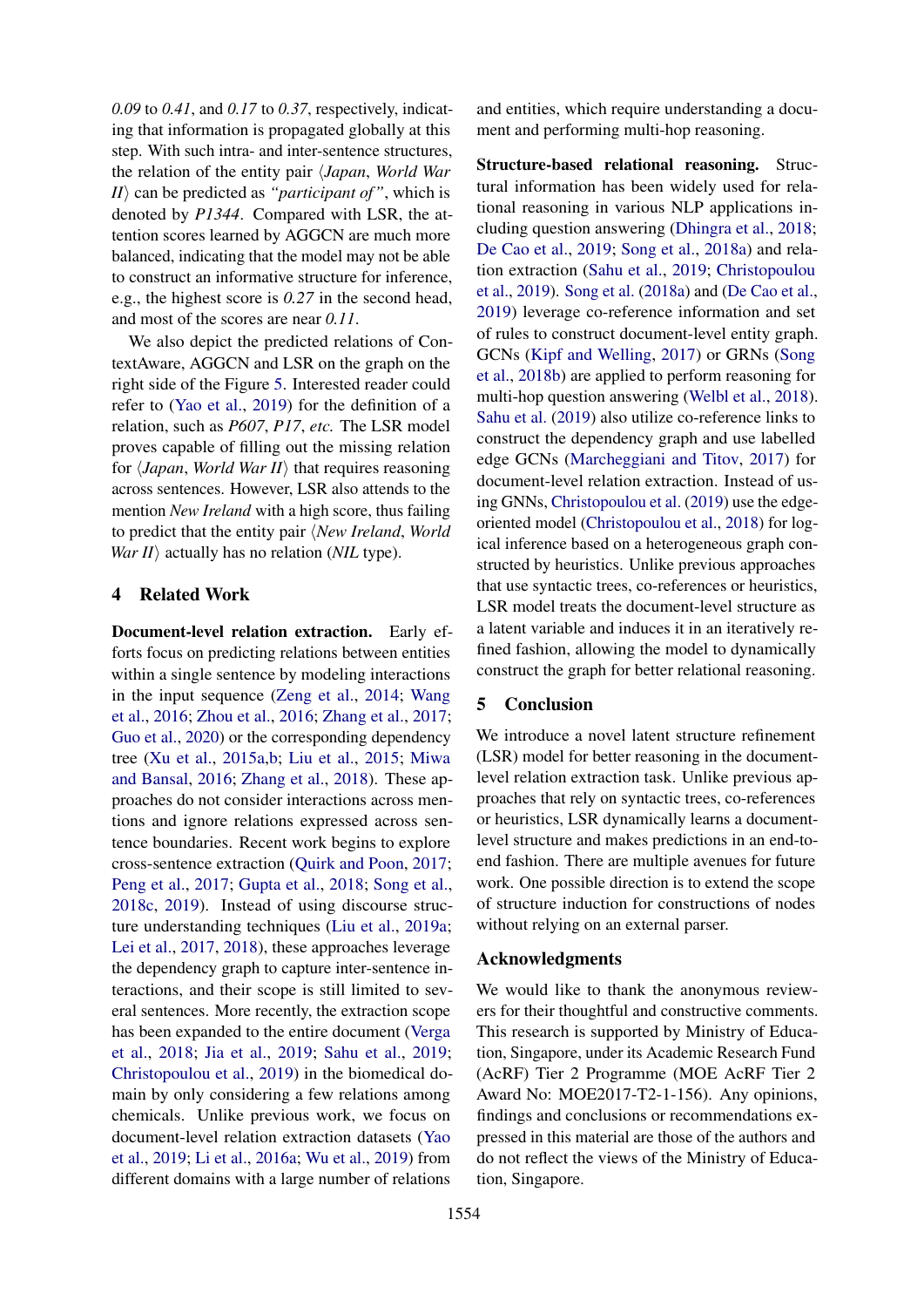#### References

- <span id="page-9-8"></span>Razvan C. Bunescu and Raymond J. Mooney. 2005. A shortest path dependency kernel for relation extraction. In *Proc. of EMNLP*.
- <span id="page-9-17"></span>Rui Cai, Xiaodong Zhang, and Houfeng Wang. 2016. Bidirectional recurrent convolutional neural network for relation classification. In *Proc. of ACL*.
- <span id="page-9-3"></span>Fenia Christopoulou, Makoto Miwa, and Sophia Ananiadou. 2018. A walk-based model on entity graphs for relation extraction. In *Proc. of ACL*.
- <span id="page-9-2"></span>Fenia Christopoulou, Makoto Miwa, and Sophia Ananiadou. 2019. Connecting the dots: Document-level neural relation extraction with edge-oriented graphs. In *Proc. of EMNLP*.
- <span id="page-9-21"></span>Nicola De Cao, Wilker Aziz, and Ivan Titov. 2019. Question answering by reasoning across documents with graph convolutional networks. In *Proc. of NAACL-HLT*.
- <span id="page-9-7"></span>Jacob Devlin, Ming-Wei Chang, Kenton Lee, and Kristina Toutanova. 2019. Bert: Pre-training of deep bidirectional transformers for language understanding. In *Proc. of NAACL-HLT*.
- <span id="page-9-26"></span>Bhuwan Dhingra, Qiao Jin, Zhilin Yang, William Cohen, and Ruslan Salakhutdinov. 2018. Neural models for reasoning over multiple mentions using coreference. In *Proc. of NAACL-HLT*.
- <span id="page-9-15"></span>George R. Doddington, Alexis Mitchell, Mark A. Przybocki, Lance A. Ramshaw, Stephanie Strassel, and Ralph M. Weischedel. 2004. The automatic content extraction (ace) program - tasks, data, and evaluation. In *Proc. of LREC*.
- <span id="page-9-13"></span>Elisa Ferracane, Greg Durrett, Junyi Jessy Li, and Katrin Erk. 2019. Evaluating discourse in structured text representations. In *Proc. of ACL*.
- <span id="page-9-19"></span>Jinghang Gu, Fuqing Sun, Longhua Qian, and Guodong Zhou. 2017. Chemical-induced disease relation extraction via convolutional neural network. *Database: The Journal of Biological Databases and Curation*, 2017.
- <span id="page-9-22"></span>Zhijiang Guo, Guoshun Nan, Wei Lu, and Shay B. Cohen. 2020. Learning latent forests for medical relation extraction. In *Proc. of IJCAI*.
- <span id="page-9-18"></span>Zhijiang Guo, Yan Zhang, and Wei Lu. 2019a. Attention guided graph convolutional networks for relation extraction. In *Proc. of ACL*.
- <span id="page-9-11"></span>Zhijiang Guo, Yan Zhang, Zhiyang Teng, and Wei Lu. 2019b. Densely connected graph convolutional networks for graph-to-sequence learning. *Transactions of the Association for Computational Linguistics*, 7:297–312.
- <span id="page-9-0"></span>Pankaj Gupta, Subburam Rajaram, Hinrich Schütze, Bernt Andrassy, and Thomas A. Runkler. 2018. Neural relation extraction within and across sentence boundaries. In *Proc. of AAAI*.
- <span id="page-9-16"></span>Iris Hendrickx, Su Nam Kim, Zornitsa Kozareva, Preslav Nakov, Diarmuid Ó Séaghdha, Marco Pennacchiotti, Lorenza Romano, and Stan Szpakowicz. 2009. Semeval-2010 task 8: Multi-way classification of semantic relations between pairs of nominals. In *Proc. of NAACL-HLT*.
- <span id="page-9-1"></span>Robin Jia, Cliff Wong, and Hoifung Poon. 2019. Document-level n-ary relation extraction with multiscale representation learning. In *Proc. of NAACL-HLT*.
- <span id="page-9-4"></span>Yoon Kim, Carl Denton, Luong Hoang, and Alexander M. Rush. 2017. Structured attention networks. In *Proc. of ICLR*.
- <span id="page-9-10"></span>Thomas N. Kipf and Max Welling. 2017. Semisupervised classification with graph convolutional networks. In *Proc. of ICLR*.
- <span id="page-9-6"></span>Terry K Koo, Amir Globerson, Xavier Carreras, and Michael Collins. 2007. Structured prediction models via the matrix-tree theorem. In *Proc. of EMNLP-CoNLL*.
- <span id="page-9-24"></span>Wenqiang Lei, Xuancong Wang, Meichun Liu, Ilija Ilievski, Xiangnan He, and Min-Yen Kan. 2017. Swim: A simple word interaction model for implicit discourse relation recognition. In *Proc of. IJCAI*.
- <span id="page-9-25"></span>Wenqiang Lei, Yuanxin Xiang, Yuwei Wang, Qian Zhong, Meichun Liu, and Min-Yen Kan. 2018. Linguistic properties matter for implicit discourse relation recognition: Combining semantic interaction, topic continuity and attribution. In *Proc of. AAAI*.
- <span id="page-9-14"></span>Jiao Li, Yueping Sun, Robin J. Johnson, Daniela Sciaky, Chih-Hsuan Wei, Robert Leaman, Allan Peter Davis, Carolyn J. Mattingly, Thomas C. Wiegers, and Zhiyong Lu. 2016a. Biocreative v cdr task corpus: a resource for chemical disease relation extraction. *Database : the journal of biological databases and curation*, 2016.
- <span id="page-9-20"></span>Zhiheng Li, Zhihao Yang, Hongfei Lin, Jian Wang, Yingyi Gui, Yin Zhang, and Lei Wang. 2016b. Cidextractor: A chemical-induced disease relation extraction system for biomedical literature. In *Proc. of BIBM*.
- <span id="page-9-9"></span>Bill Yuchen Lin, Xinyue Chen, Jamin Chen, and Xiang Ren. 2019. Kagnet: Knowledge-aware graph networks for commonsense reasoning. In *Proc. of EMNLP*.
- <span id="page-9-23"></span>Jiangming Liu, Shay B. Cohen, and Mirella Lapata. 2019a. Discourse representation parsing for sentences and documents. In *Proc of. ACL*.
- <span id="page-9-5"></span>Yang Liu and Mirella Lapata. 2018. Learning structured text representations. *Transactions of the Association for Computational Linguistics*, 6:63–75.
- <span id="page-9-12"></span>Yang Liu, Ivan Titov, and Mirella Lapata. 2019b. Single document summarization as tree induction. In *Proc. of NAACL-HLT*.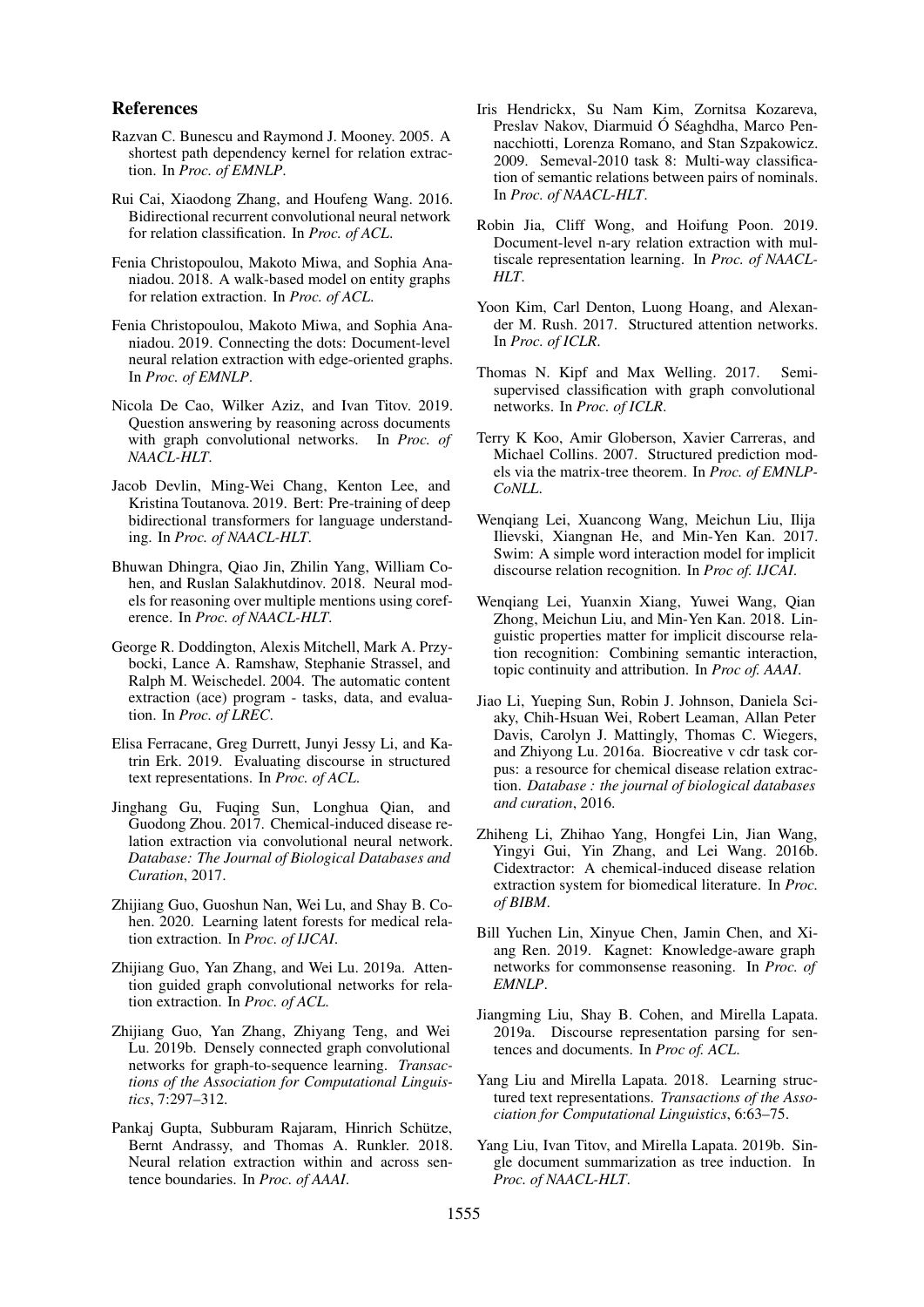- <span id="page-10-23"></span>Yang Liu, Furu Wei, Sujian Li, Heng Ji, Ming Zhou, and Houfeng Wang. 2015. A dependency-based neural network for relation classification. In *Proc. of ACL*.
- <span id="page-10-27"></span>Diego Marcheggiani and Ivan Titov. 2017. Encoding sentences with graph convolutional networks for semantic role labeling. In *Proc. of EMNLP*.
- <span id="page-10-24"></span>Makoto Miwa and Mohit Bansal. 2016. End-to-end relation extraction using lstms on sequences and tree structures. In *Proc. of ACL*.
- <span id="page-10-13"></span>Vinod Nair and Geoffrey E. Hinton. 2010. Rectified linear units improve restricted boltzmann machines. In *Proc. of ICML*.
- <span id="page-10-18"></span>Dat Quoc Nguyen and Karin M. Verspoor. 2018. Convolutional neural networks for chemical-disease relation extraction are improved with character-based word embeddings. In *Proc. of BioNLP*.
- <span id="page-10-20"></span>Nagesh C Panyam, Karin Verspoor, Trevor Cohn, and Kotagiri Ramamohanarao. 2018. Exploiting graph kernels for high performance biomedical relation extraction. *Journal of Biomedical Semantics*, 9(1):7.
- <span id="page-10-9"></span>Adam Paszke, Sam Gross, Soumith Chintala, Gregory Chanan, Edward Yang, Zachary Devito, Zeming Lin, Alban Desmaison, Luca Antiga, and Adam Lerer. 2017. Automatic differentiation in pytorch.
- <span id="page-10-0"></span>Nanyun Peng, Hoifung Poon, Chris Quirk, Kristina Toutanova, and Wen tau Yih. 2017. Cross-sentence n-ary relation extraction with graph lstms. *Transactions of the Association for Computational Linguistics*, 5:101–115.
- <span id="page-10-19"></span>Yifan Peng, Chih-Hsuan Wei, and Zhiyong Lu. 2016. Improving chemical disease relation extraction with rich features and weakly labeled data. *Journal of Cheminformatics*, 8.
- <span id="page-10-15"></span>Jeffrey Pennington, Richard Socher, and Christopher D. Manning. 2014. Glove: Global vectors for word representation. In *Proc. of EMNLP*.
- <span id="page-10-1"></span>Chris Quirk and Hoifung Poon. 2017. Distant supervision for relation extraction beyond the sentence boundary. In *Proc. of EACL*.
- <span id="page-10-4"></span>Sebastian Riedel, Limin Yao, and Andrew McCallum. 2010. Modeling relations and their mentions without labeled text. In *Proc. of ECML/PKDD*.
- <span id="page-10-6"></span>Sunil Kumar Sahu, Fenia Christopoulou, Makoto Miwa, and Sophia Ananiadou. 2019. Inter-sentence relation extraction with document-level graph convolutional neural network. In *Proc. of ACL*.
- <span id="page-10-10"></span>Mike Schuster and Kuldip K. Paliwal. 1997. Bidirectional recurrent neural networks. *IEEE Trans. Signal Processing*, 45:2673–2681.
- <span id="page-10-11"></span>Linfeng Song, Zhiguo Wang, Mo Yu, Yue Zhang, Radu Florian, and Daniel Gildea. 2018a. Exploring graph-structured passage representation for multihop reading comprehension with graph neural networks. *arXiv preprint arXiv:1809.02040*.
- <span id="page-10-2"></span>Linfeng Song, Yue Zhang, Daniel Gildea, Mo Yu, Zhiguo Wang, and Jinsong Su. 2019. Leveraging dependency forest for neural medical relation extraction. In *Proc. of EMNLP-IJCNLP*.
- <span id="page-10-26"></span>Linfeng Song, Yue Zhang, Zhiguo Wang, and Daniel Gildea. 2018b. A graph-to-sequence model for AMR-to-text generation. In *Proc. of ACL*.
- <span id="page-10-25"></span>Linfeng Song, Yue Zhang, Zhiguo Wang, and Daniel Gildea. 2018c. N-ary relation extraction using graph state lstm. In *Proc. of EMNLP*.
- <span id="page-10-16"></span>Daniil Sorokin and Iryna Gurevych. 2017. Contextaware representations for knowledge base relation extraction. In *Proc. of EMNLP*.
- <span id="page-10-5"></span>Mihai Surdeanu, Julie Tibshirani, Ramesh Nallapati, and Christopher D. Manning. 2012. Multi-instance multi-label learning for relation extraction. In *Proc. of EMNLP-CoNLL*.
- <span id="page-10-12"></span>Ming Tu, Guangtao Wang, Jing Huang, Yun Tang, Xiaodong He, and Bowen Zhou. 2019. Multi-hop reading comprehension across multiple documents by reasoning over heterogeneous graphs. In *Proc. of ACL*.
- <span id="page-10-7"></span>William Thomas Tutte. 1984. *Graph theory*. Clarendon Press.
- <span id="page-10-21"></span>Ashish Vaswani, Noam Shazeer, Niki Parmar, Jakob Uszkoreit, Llion Jones, Aidan N. Gomez, Lukasz Kaiser, and Illia Polosukhin. 2017. Attention is all you need. In *Proc. of NeurIPS*.
- <span id="page-10-17"></span>Petar Veličković, Guillem Cucurull, Arantxa Casanova, Adriana Romero, Pietro Liò, and Yoshua Bengio. 2018. Graph Attention Networks. In *Proc. of ICLR*.
- <span id="page-10-3"></span>Patrick Verga, Emma Strubell, and Andrew McCallum. 2018. Simultaneously self-attending to all mentions for full-abstract biological relation extraction. In *Proc. of NAACL-HLT*.
- <span id="page-10-14"></span>Hong Wang, Christfried Focke, Rob Sylvester, Nilesh Mishra, and William Wang. 2019. Fine-tune bert for docred with two-step process. *arXiv preprint arXiv:1909.11898*.
- <span id="page-10-22"></span>Linlin Wang, Zhu Cao, Gerard de Melo, and Zhiyuan Liu. 2016. Relation classification via multi-level attention cnns. In *Proc. of ACL*.
- <span id="page-10-8"></span>Johannes Welbl, Pontus Stenetorp, and Sebastian Riedel. 2018. Constructing datasets for multi-hop reading comprehension across documents. *Transactions of the Association for Computational Linguistics*, 6:287–302.